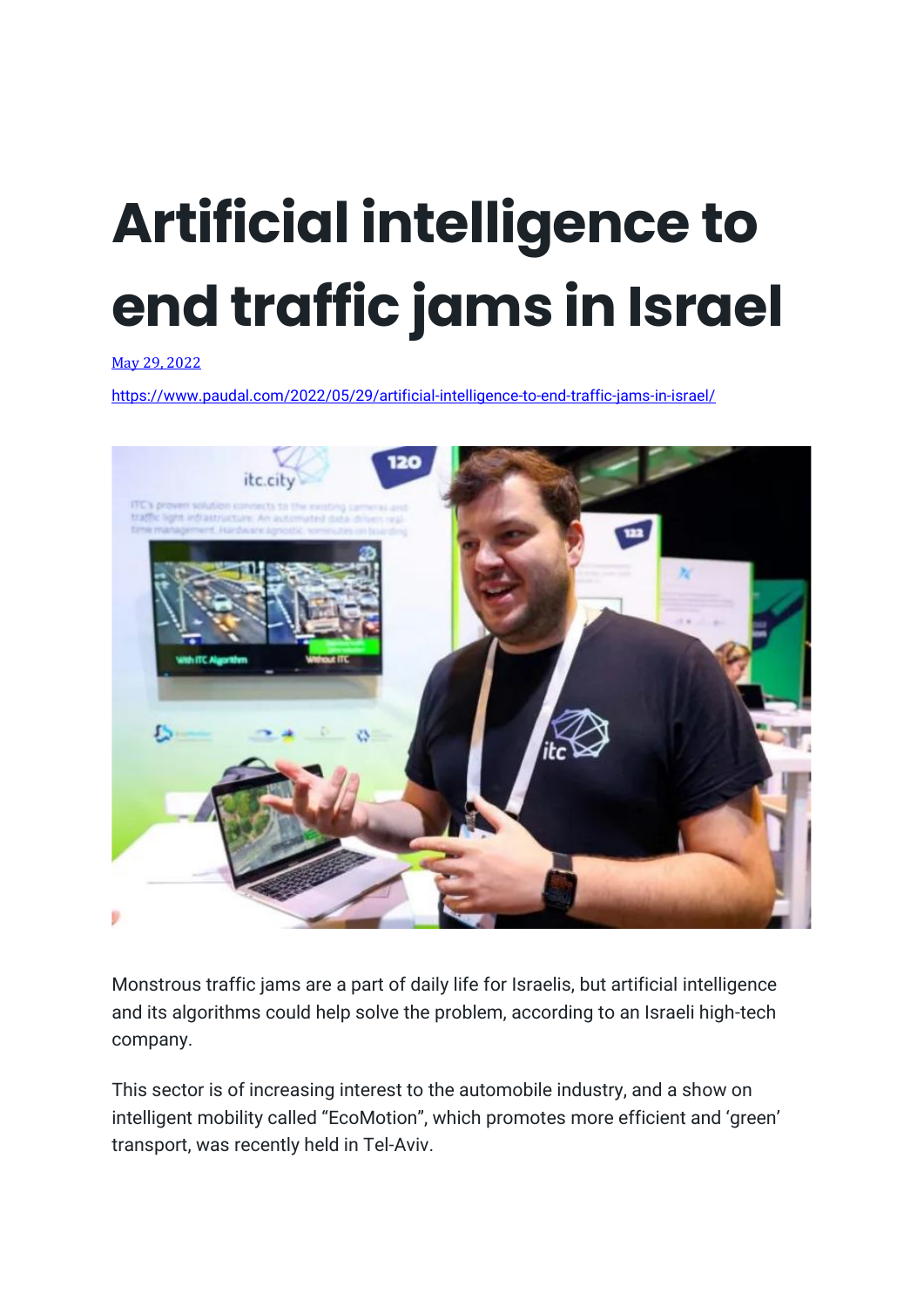Among the participating companies was ITC (Intelligent traffic control), which develops a program capable of storing data in real time from surveillance cameras along the streets, and manipulating traffic lights based on traffic flows.

"ITC came to prove mathematically that many traffic jams can be avoided, if you intervene in time," explains Dvir Kenig, technology manager at this company, who cites a 30% decrease in congestion at two roundabouts where the system was implemented.

The company claims to want to solve a plague that affects the whole world, estimating that an average motorist is stuck for the equivalent of three days a year in traffic jams, which are also a source of greenhouse gas emissions.

"Traffic jams (in Israel) are among the worst" in OECD countries, according to a report by this organization published in 2021.

 $-$  Fvolution  $-$ 

According to Meir Arnon, founder of the "EcoMotion" show, the growing global interest in smart mobility has allowed Israel – which presents itself as a "start-up nation" thanks to its prolific high-tech sector – to become a of the automobile sector, despite the fact that the country does not produce vehicles.

"Cars have changed," he tells AFP. "Before, they were made of metal, wheels and a radio, but today those things don't count anymore."

"What distinguishes vehicle manufacturers today is the experience behind the wheel (…), the ability of the car to adapt to the driver," he says.

According to him, the technological systems developed by the army and the private defense sector in Israel, especially in the fields of surveillance, communications and sensors, are essential for car manufacturers.

With more than 600 high-tech start-ups  $-$  "just behind Silicon Valley"  $-$  Israel has become "a pole" for smart mobility, says Arnon, noting that 35 international auto companies are present in Israel, including the American giant General Motors (GM).

"The future of vehicles lies outside of them: in the 'cloud' (cloud), on our phones," says Gil Golan, head of GM's technical center in Israel, a country he describes as a fertile ground for "innovation "